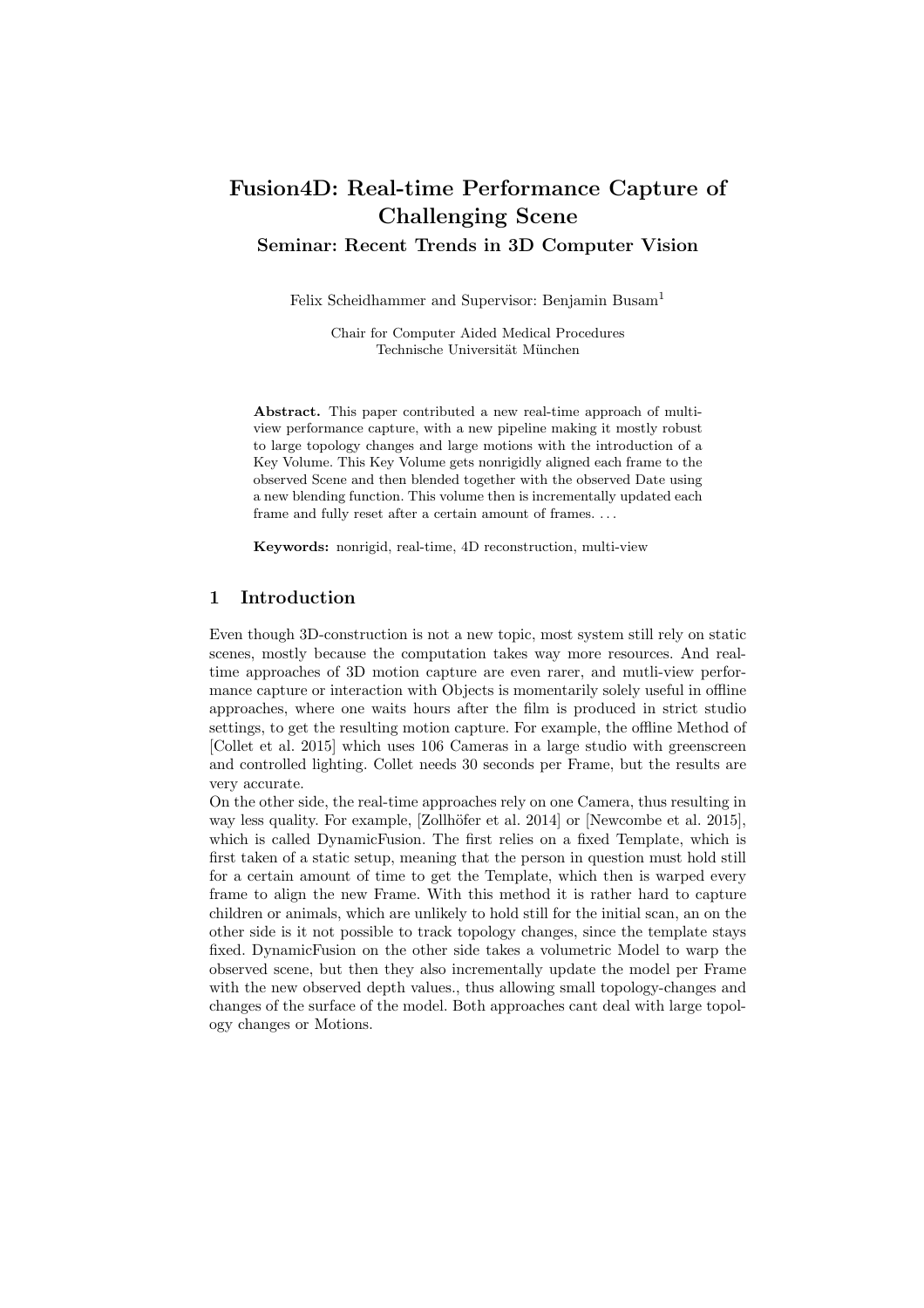Fusion4D wants to be able to deal robustly with those large topology-changes and fast motion with a multi-view setup to achieve unseen quality in real-time approaches. Secondly, they dont want to rely on priors, such like scanning or preprocessed human-skeleton systems do, but to be able to show any arbitrary scene. Fusion4D wants to achieve this with the combination of volumetric fusion and embedded deformation fields. The deformation field gives the possibility to parameterize the nonrigid scene motion whilst volumetric fusion keeps the incremental reconstruction. They accomplish that with a new Energy function for the deformation where they use dense correspondence fields to deal with large motion. And on the other side, they do not only incrementally update the reference model, but also reset it with new models periodically. They achieve high accuracy with a new robust fusing function to blend the warped reference with the observed data.

# 2 Overview

How do they achieve this? With a new pipeline, which will be introduced in the following lines. First, they generate from 2N IR-cameras N depthmaps using the Stereo Patchmatch algorithm, which runs in real-time with on a GPU. At the same time, they produce a segmentation mask per depthmap to be able to occlude the background. With this depthmaps they generate a dense Correspondence Field to initialize the nonrigid deformation. They also have N RGB cameras, which are only used for generating textures.

After that, they generate an Embedded Deformation model to align a certain reference Model as hierarchical voxel grid, which they denote as key volume. After the Volume is fused to the observed data, the two get fused together with the concept of volumetric fusion of [Curless an Levoy 1996], meaning that the key volume gets updated with the new values of the data and afterwards this gets blended with the data into the resulting frame. Additionally, to the update do they also fully reset the key Volume periodically with the new frame, to be able to handle large topology changes.

The reference volume (key volume) and depthmaps are stored as TSDF, truncated signed distance functions, which is very efficient for the nonrigid transformation and can also be averaged to get a denoised surface.

# 3 Embedded Deformation model

In the following lines will be shown, how the key volumes will get warped to align the observed scene. In their approach they use an Embedded Deformation (ED)-Model G to transform the key volume. They achieve this with laying a grid of 4mm over the volume, which then results in K sampling locations  $g_k$  as ED-nodes. Every point in the mesh of the volume is then transformed by the Transformation of the ED-nodes in its vicinity  $S_m$ , weighted by the distance towards the sampling location  $w_k^m = \frac{1}{Z} exp \left( \frac{||v_m - g_k|^2}{2\sigma^2} \right)$  $\frac{n-g_k^2}{2\sigma^2}$ , and by the global Rotation R and Translation T, which is preprocessed via Iterative Closest Points, to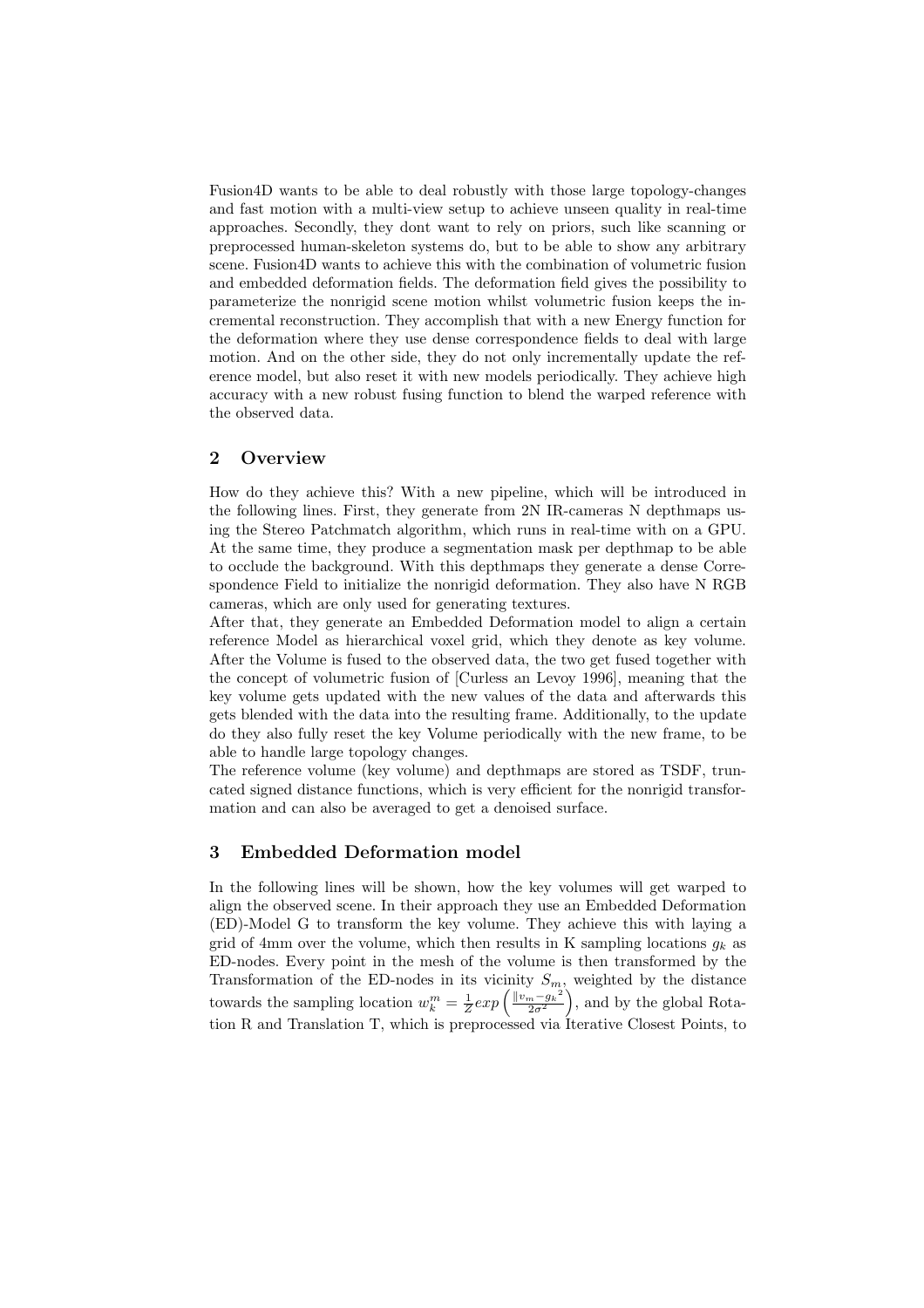get the volume overall close to the observed data. Each ED-node then contains an affine Transformation  $A_k$  and a translation  $t_k$ , which leads to the following transformation function:

$$
\tau(v_m; G) := R \sum_{k \in S_m} w_k^m [A_k (v - g_k) + t_k] + T \tag{1}
$$

And also for the normal vectors, which then get normalized afterwards:

$$
\tau^{\perp}(n_m; G) := R \sum_{k \in S_m} w_k^m {A_k}^{-T} n_m \tag{2}
$$

# 4 Energy function

With this ED-model we can warp any point of the key-volume to the data, but how do we find the best parameters for the ED-model? For this they introduced the new Energy function:

$$
E(G) = \lambda_{data} E_{data}(G) + \lambda_{hull} E_{hull}(G) + \lambda_{corr} E_{corr}(G) \lambda_{rot} E_{rot}(G) + \lambda_{smooth} E_{smooth}(G)
$$
\n(3)

This penalizes misalignment, enforces regularization and other constraints, which will be presented in detail in the following chapter.

# 4.1 Data Term

The first Term in the Function penalizes misalignment of the warped Volume towards the observed data. This would mean the minimal distance of each vertex in the transformed Volume to the data. But that is a rather expensive function, so they chose an approximation with a point-to-plane term:

$$
E_{data}(G) = \sum_{n=1}^{N} \sum_{m \in V_n(G)} \left( \tau^{\perp} (n_m; G)^T (\tau (v_m; G) - \Gamma_n (\tau (v_m; G))) \right)^2 \tag{4}
$$

This directly means the distance of the vertex and the observed data along the normal vector, as in point-to-plane. The  $\Gamma_n(v)$  means a projection of the point into the nth depthmap, and if this point is visible in this map, the depthvalue is taken from the pixel and then back-projected to the 3D world.

#### 4.2 Regularization Terms

in the next section we will see two terms. The first one is to force the affine Transformations to be as close as possible to rotations:

$$
E_{rot}(G) = \sum_{k=1}^{K} ||A_k^T A_k - I_F + \sum k = 1^K \left(\det(A_k) - 1\right)^2 \tag{5}
$$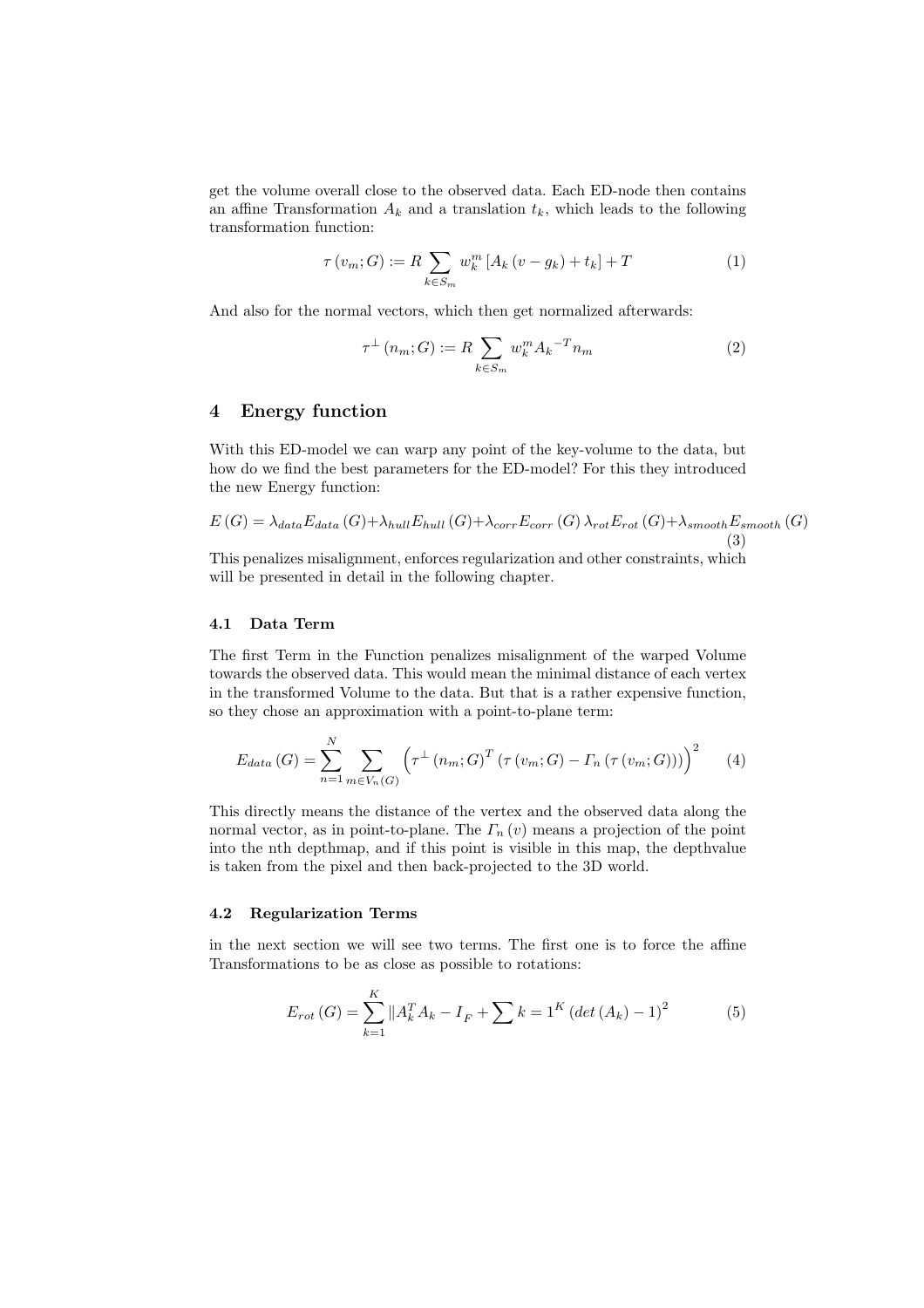the first part says, that the matrix should be orthogonal, which holds for rotations only, and the second term tries to penalize all non rigid transformations plus scaling. The second term enforces smoothness over the Model:

$$
E_{smooth}(G) = \sum_{k=1}^{K} \sum_{j \in N_k} w_{jk} \rho \left( \| A_j (g_k - g_j) + g_j + t_j - (g_k + t_k)^2 \right) \tag{6}
$$

This is the sum over the transformations of all the neighbors  $g_j$  of one EDnode  $N_k$ , weighted by  $exp\left(\frac{-\|g_k-g_j\|^2}{2\sigma^2}\right)$  $\left(\frac{g_k - g_j^2}{2\sigma^2}\right)$ , which is a weight by the distance of the neighbor towards the Node, normalized by the average distance  $\sigma$ . The overall term then gets robustified by  $\rho(.)$ .

#### 4.3 Visual Hull Term

The next Term in the Energy function is a new approach, which tries to say, that the model should be completely inside of a certain area, which is not in the observed free space. This could be explained via one lamp shining on the object in the scene. Then the object should be completely inside the shadow the object itself casts, since everything outside the shadow is defined as free space, and thus there shouldnt be parts of the Object. Since they use multiple cameras to observe the scene, this leads to multiple such "'shadows"', which defines the hull. Since there may be faults in the segmenation masks, those faulty areas will bring the visual hull directly up to the camera in a cone, since everything in those observed pixels might contain some part of the model, but the segmentation mask simply doesnt know if there is something, or not. Since they have N segmentation mask, this leads to N different visual hulls, which are then combined to one hull over all the maps.

So, H defines the area of the visual hull, with values of 1 inside the hull and 0 outside of it. What now should be penalized, is every vertex outside of this visual hull, meaning the distance towards the visual hull of it, where 0 says, that it is inside the hull, defined in  $H(v)$ .

$$
E_{hull}(G) = \sum_{m=1}^{M} H(\tau(v_m; G))^2
$$
\n(7)

Since the distance of the vertex to the visual hull might get rather expensive, they use some approximation with applying Gaussian blur over the volume function H.

#### 4.4 Correspondence Term

The next term says, that a point in the reference Frame should be warped close to a point in the observed data, which is the corresponding point in the motion. For this function, they amended the Global Patch Collider framework of [Wang et al. 2016], which is a learning based algorithm using decision trees to find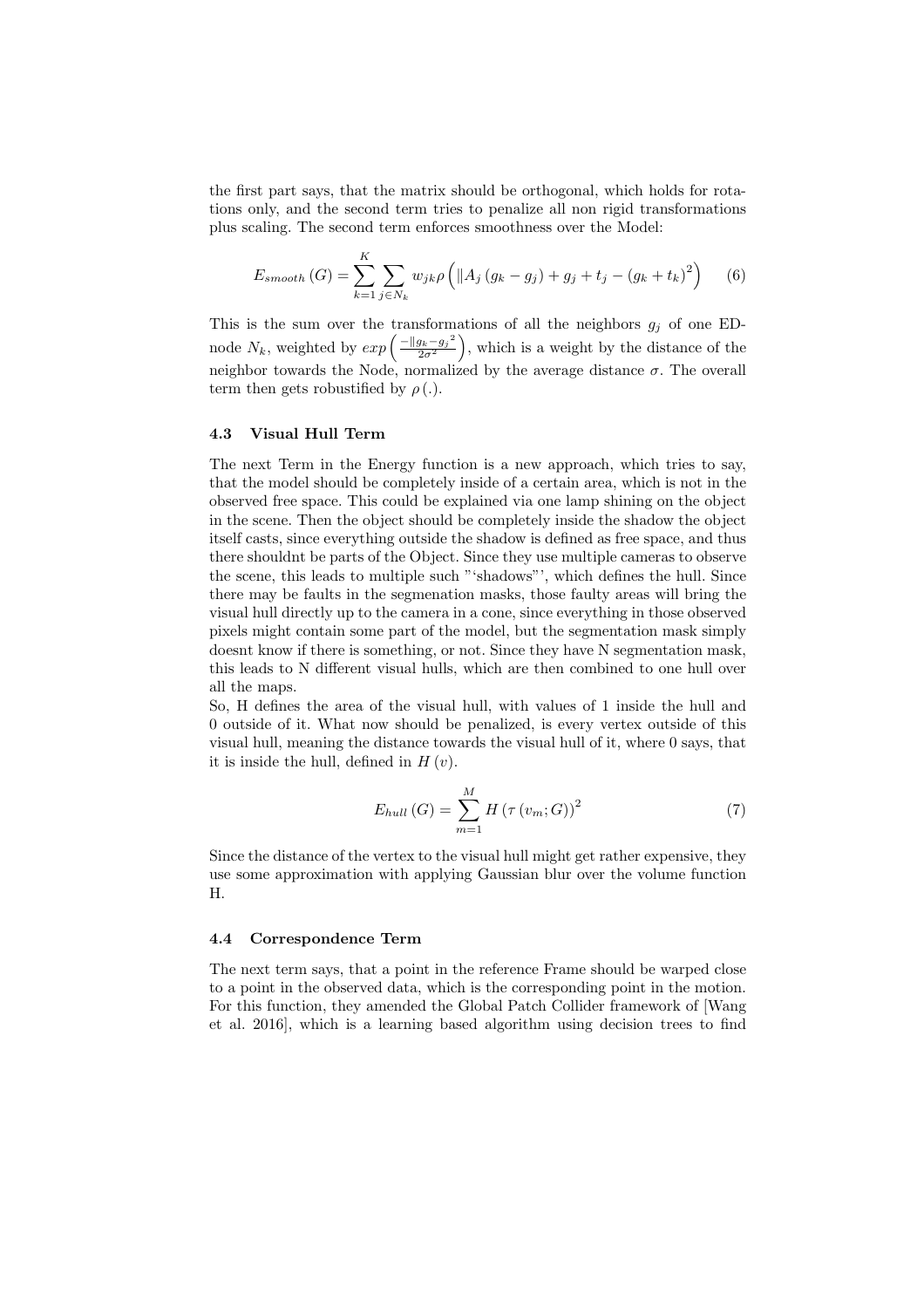matches between to frames using two RBG Images as input. Using this split function with the learning parameters  $\theta$ , and the pixel offset  $\{p, u\}$ 

$$
f\left(\right) = L \quad \text{if} \quad I_s\left(p + \frac{u}{d_s}\right) - I_t\left(p + \frac{v}{d_t}\right) < \theta \quad \text{, otherwise} \quad \text{R} \tag{8}
$$

The first amendment was, that they used the depthmaps of the last frame and the momentary frame instead of RGB to not be bound to scaling, since the depth value itself tells the algorithm, how many pixels the object will occupy if it is at a specific distance towards the camera. That is given by the scaling offsets  $\{u, v\}.$ 

They found out, that 5 trees with 15 levels gave them the best result but they additionally didnt only take matches, if all those trees resulted in one unique match, since that was not enough for them. They introduced a voting scheme over all those trees, which says, that every tree, that found a unique match for one point will vote for this match and which match then gets the most votes for this point, will get taken as the match of this point. Since GPC uses two Images to calculate the references, they get a set of matches for every depthmap, consisting of  $\{u_{nf}^{prev}, u_{nf}\}$ , where the first pixel is the previous point and  $u_{nf}$  the estimated pixel in the depthmap, to which  $u_{nf}^{prev}$  should have moved. Those matches then are used for the correspondence term. But first they have to get the voxel in the old frame with this function.

$$
q_{nf} = \underset{v \in V}{\arg\min} ||H_n\left(\tau\left(v;G^{prev}\right) - u_{nf}^{prev}\right) \tag{9}
$$

This gives us the pixel in the n'th depthmap, which was closest to  $u_{nf}^{prev}$ . Because the old ED-model warps the key-volume to the previous scene, we can project every vertex v in the model towards the depthmap  $D_n$  via  $\Pi_n(v)$ , and thus we get the vertex, which represented the matched pixel in the last frame. This vertex then is warped by the new ED-Model G, and the distance of this transformed point towards the estimated matched point in the current observed date  $u_{nf}$  will be taken into the correspondence term:

$$
E_{corr}(G) = \sum_{n=1}^{N} \sum_{f=1}^{F_n} \rho \left( \left\| \tau(v;G) - P_n(u_{nf})^2 \right) \right)
$$
 (10)

This contains the sum over all the depthmaps and their estimated correspondence matches.

#### 4.5 Optimization

In the next chapter will be shown how this energy function  $E(G)$  gets minimized. which leads to the best possible transformation for the key volume. After all the Terms of the Energy function have been presented you might see, that all of the terms are squares. This means we can find a Paremeter-set X, so that  $E(G) = f(X)^T f(X)$ . This means that the minimization of this function is a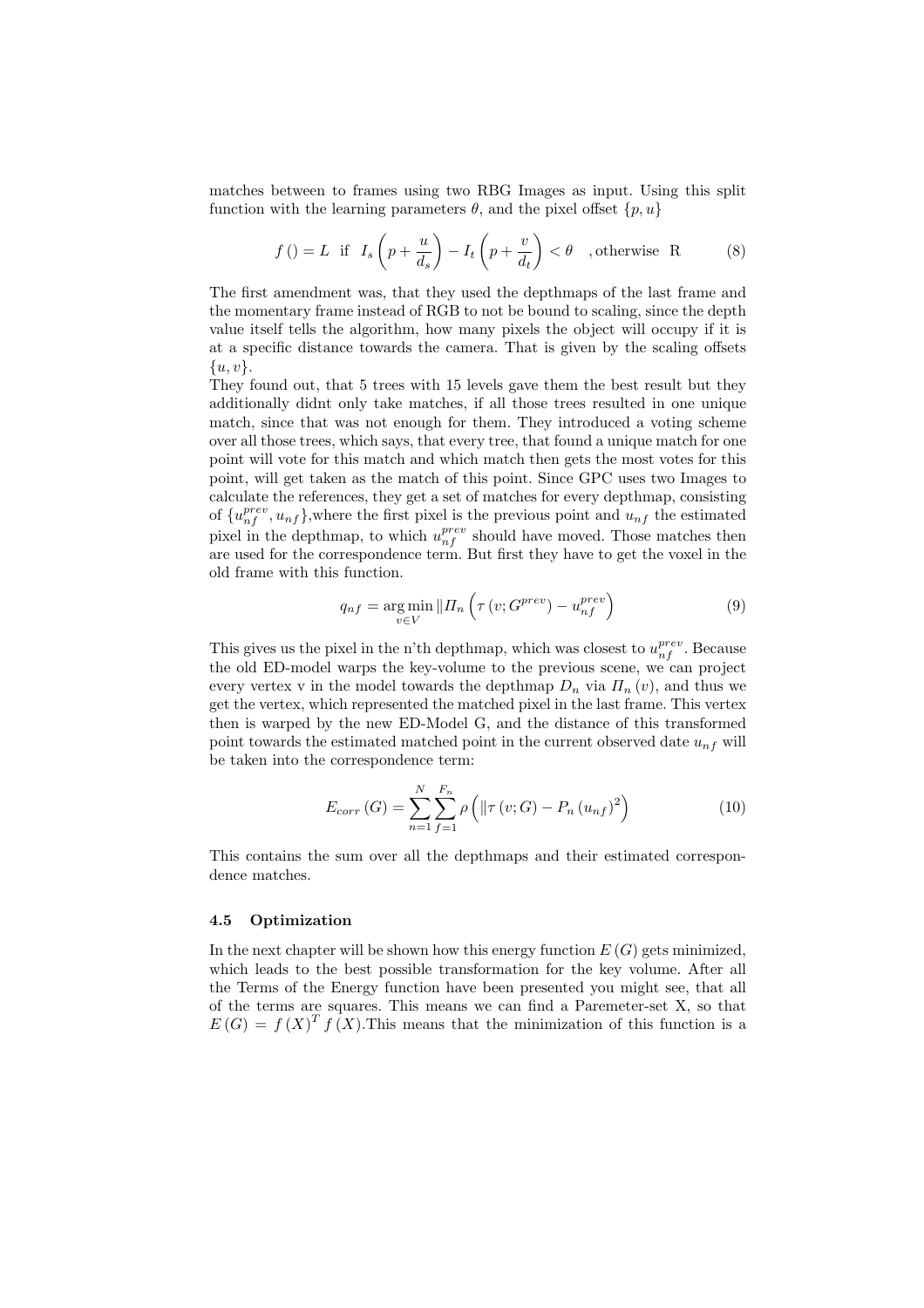standard least squares minimization problem. For the solving of this problem they use 4 iterations of the Levenberg Marquardt Algorithm:

$$
(J^t J + \mu I) \tag{11}
$$

The Levenberg Marquardt altorithm calculates each step this equation with this damping factor  $\mu$ , accepting it, if the resulting energy gets lower and thus increasing the damping factor to be more aggressive. Or reject it, if the Energy would get higher, decrease the damping factor to make smaller steps towards the goal and then recomputing the step.

But there is one difficulty in this algorithm, and that is, that they need the derivative of this Energy function, but there are discontinuities in  $E_{data}(G)$ , because of the projection of the vertex to a pixel in the depthmap and then back-projecting it to the world space, since a small deviation of the vertex will lead to a completely different pixel, this function has a lot of discontinuities. So they needed a second approximation of the approximation to be able to derive the function:

$$
E_{data}(G) = \sum_{n=1}^{N} \sum_{m \in V_n(G_0)} \left( \tau^{\perp} \left( n_m; G_0 \right)^T \left( \tau \left( v_m; G \right) - \Gamma_n \tau \left( v_m; G_0 \right) \right) \right)^2 \tag{12}
$$

This equation takes the current calculated parameters of the ED-model and fixes it in  $G_0$  and now they use these fixed parameters for the projection and backprojection and for the transformation of the normal vectors. Since the function is derived toward G this means, that the critical terms are now constants and thus the complete function is derivable.

Evaluation of  $J^TJ$  and  $J^Tf(X)$  To evaluate both terms for one Levenberg Marquardt iteration, they dont store the Jacobian itself, but instead already  $J^TJ$  and  $J^Tf(X)$ , since J is a way larger matrix than  $J^TJ$  or  $J^Tf(X)$ , which results in way less read and write commands on the hardware.

Additionally to that,  $J^T J$  is a sparse matrix, only consisting of non-zero Blocks, where two ED-nodes contribute to one block at the same time. This means, that they have to compute this block only once for every combination of 2 EDnodes. And thanks to the simple sum, the derivative is not influenced by the number of cameras, but only of the number of ED-nodes. And on the other side, those sparse blocks can be used by the CUDA, which is able to make block wise calculation.

The computation of the Jacobian each step is still not an easy task and cant be done fully in real time, but instead of further approximation, they use a linear solving approach called preconditioned conjugate gradient (PCG), with the diagonal blocks of the old  $J^TJ$  as precondition.

# 5 Data Fusion

After the deformation model has been found, there are two tasks which can be done now: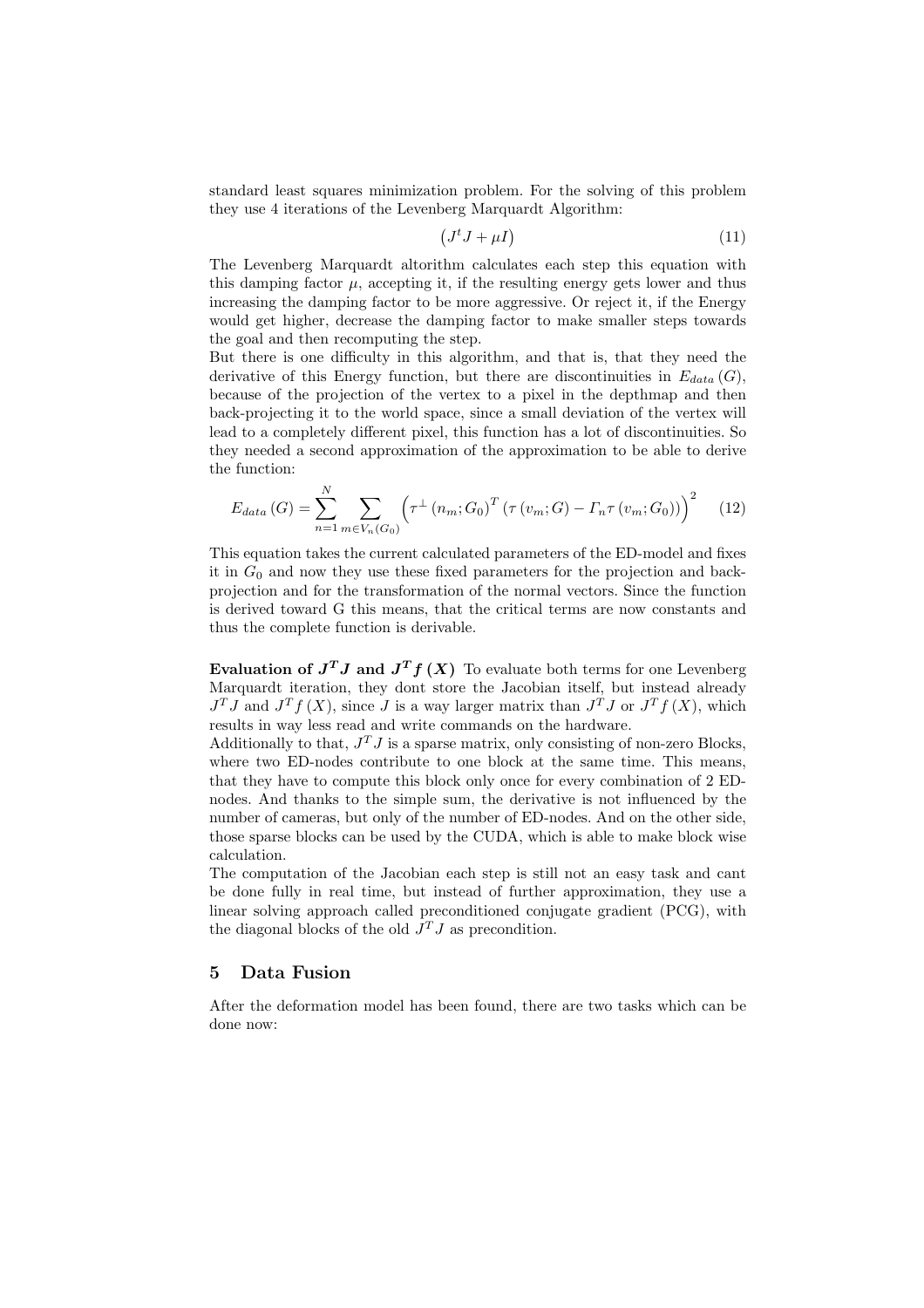the reference frame will be fused into the observed data to get the final model, which then will be displayed, and on the other side will the reference volume be updated with the new observed data.

The reference model itself was containing voxels  $x^r$  with their depth value  $d^r$ and a weight  $w^r$ . After it is warped via the ED-model, the voxels have a new position, which is aligned to the data, stored in an SDF. Each voxel in the data frame then takes the warped voxels  $\tilde{x}^r$  near to it and averages their depth values and weights, weighted by the distance towards the warped reference voxel  $exp\left(-\frac{Vert\tilde{x}^{r}-x^{r}^{2}}{2\sigma^{2}}\right)$  $\left(\frac{2\tilde{x}^{r}-x^{r^{2}}}{2\sigma^{2}}\right)$ . To get even better results are the depth and weight values itself not taken, but a corrected version, which uses the gradient field of the SDF.

#### 5.1 Fusion at the Data Frame

The primitive blending of this accumulated SDF and the reference frame to get the resulting scene will lead to some problems. The first problem is, that there may be a collision of reference voxels, it different Parts of the Model are warped into the same position, for example if the observed person touches his nose with his finger. To deal with this, they store at the prior step that reference voxel, that is closest to the date voxel and then they reject any voxel that is farther away, which wants to vote for this data voxel.

On the other side, there may still be misalignment between the reference voxels and the data, and those false values should not get blended into the result. This misalignment is the minimum of the distance value in the fused SDF to the surface and the distance towards the hull, if the voxel is outside of the hull. This error will be referenced by  $e_{x^r}$ , to work as a blending weight later on. If this error is bigger than some threshold, it will be completely discarded.

Volume Blending After the generating of the fused Date Volume and the upper corrected reference Volume, we want to blend those two together to get the final Volume. This cant be done naively, since there are misalignments as shown above. to deal with this, they blend it together by some weight, which is  $(1-e_{word})$ . This voxel error is the average of the normalized misalignment of a reference voxel projected to each depthmap.

#### 5.2 Fusion at the reference Frame

Since the warped reference frame still contained some errors, the voxel, which were rejected will be completely discarded, and instead the closest data voxel will be taken. And afterwards every voxel will update its depth- and weight-values by projecting it to the depthmaps and taking the average of it.

This will keep the quality of the model over the frames, but it still cant handle large topology changes. To accommodate this, the reference model will be completely discarded and reset by only taking the blended result and taken as future key volume.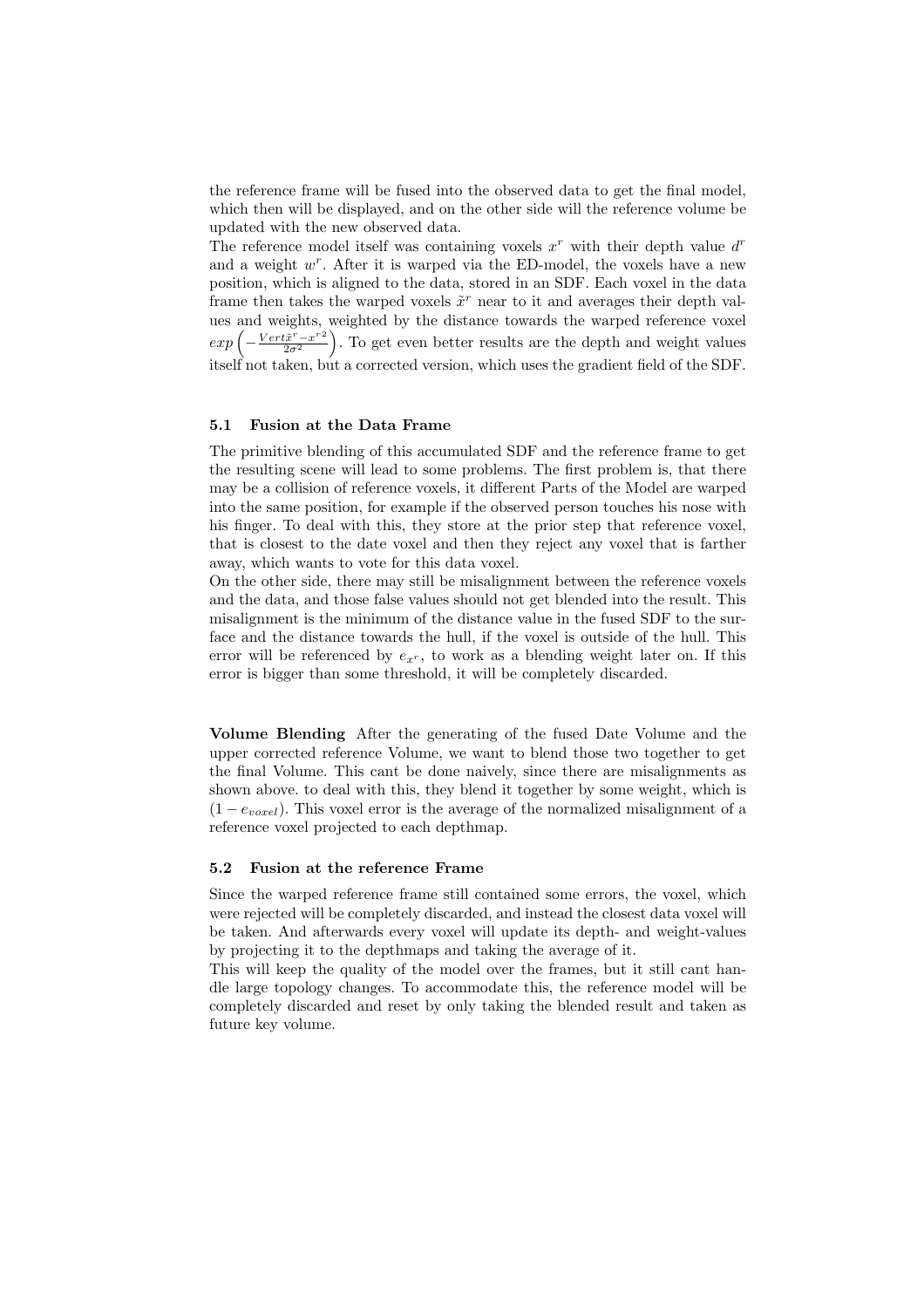# 6 Results

With their new approach it is possible to capture challenging scenes, for example large motions of kicks and punches, large topology changes like throwing a ball from one person to another. They dont rely on priors, so it is possible to even capture high quality reconstruction of dogs or arbitrary objects in real-time, even if there are a lot of objects in the scene.

They achieve the 30 frames per second criteria by implementing everything in CUDA on GPU. They used in their 24-Camera setup 12 Computer, each with two NVIDIA Titan X GPUs. They precompute every task for one trinocular camera, meaning Stereo PatchMatch algorithm  $21ms$ , generating the segmentation masks 4ms and estimating the dense correspondence field 5. And then everything will be sent to one Master Computer with a single NVIDIA Titan X GPU, which first preprocesses everything 3ms and then computes the rigid pose estimation via ICP 2ms, the ED-Model with the optimization 20ms and then fusion 6ms. This together would be approximately 60ms, and not the expected 33ms, but once the 12 Computers are ready, they can already start computing for the next frame.

In regards to results, they show that their approach leaves the other real-time approaches behind by far and are almost as accurate as the offline approach of[Collet et al. 2015], which uses more cameras for the computation. They are maybe as accurate, if they used as many cameras as Collet did.

# 7 Limitations

Even though they have shown so much robustness in the motion capturing, there are still some limitations towards their approach.

For one, if the motion is too large, the tracking of the motion will get lost, meaning that the key volume wont be warped well to the data and only the fused observed data will get used for the blending, which results in some noisy output, or even oversmoothed for small details, like a face. On the other side, if there are segmentation faults in a frame, those faults would create some holes in the model, because the visual hull would be wrong at those areas. And secondly, at the moment, where the large topology changes occur, will most likely produce artifacts, since this approach handles large topology-changes by resetting after a certain number of frames, and cant handle it directly in each frame.

# 8 Conclusion

This paper presented compelling results in their approach of real-time multi-view motion capture. they introduced a new Pipeline, using a novel Energy Function with the new defined visual hull and an amended learning based Correspondence Field estimation. They combined the idea of updating the reference frame intrinsically and always using the observed data with the concept of key volumes.